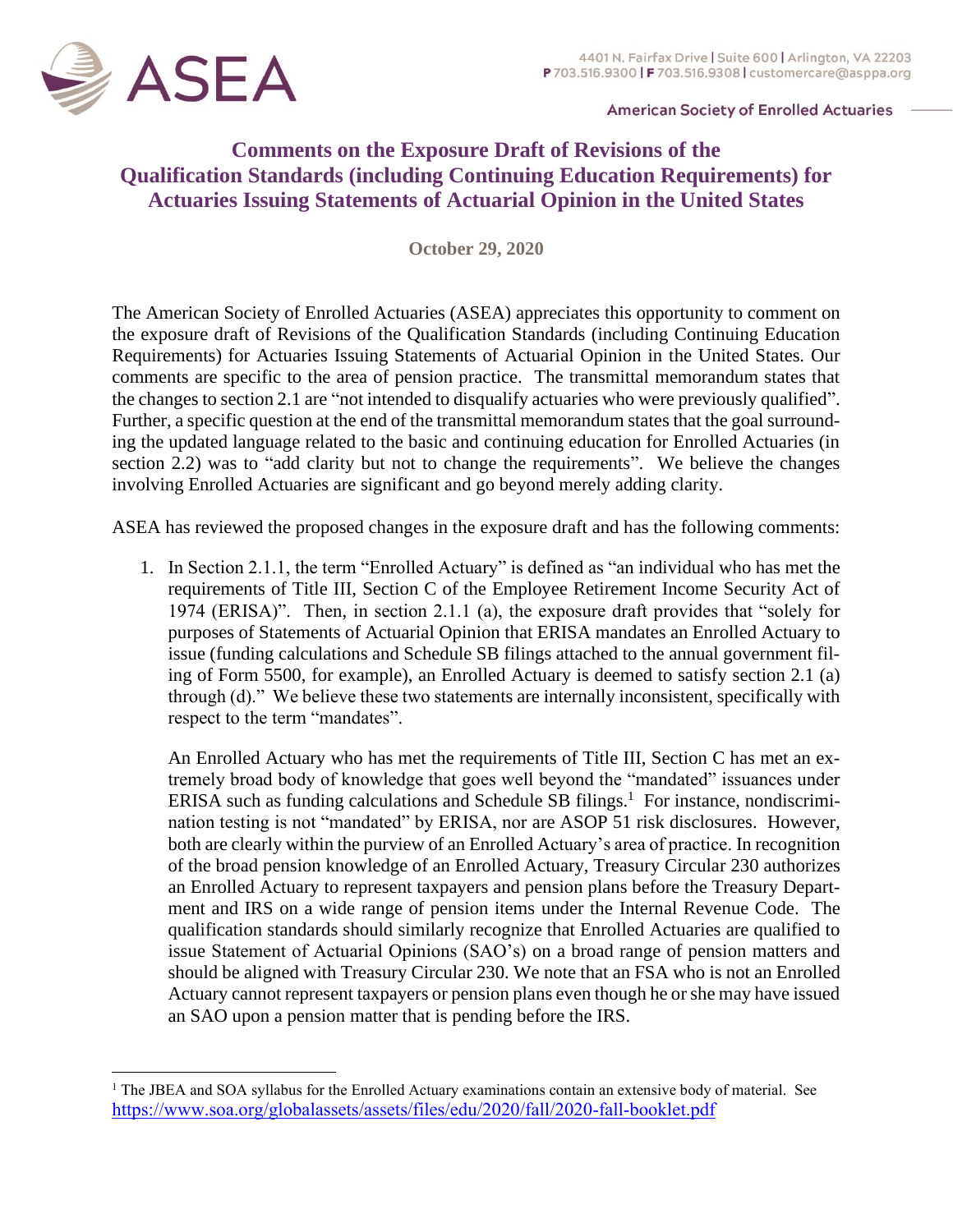*ASEA recommends* no changes from the 2008 U.S. Qualification Standards in section 2.1. In the alternative, *ASEA recommends* the words "Statements of Actuarial Opinions that ERISA mandates an Enrolled Actuary to issue" in section 2.1.1 (a) and 2.1.1 (b) be changed to "Statements of Actuarial Opinions that an Enrolled Actuary may issue under ERISA or Treasury Circular 230".

- 2. Appendix 1 of the exposure draft does not define which of the SAO's are covered or "mandated" by ERISA. *ASEA recommends* that Appendix 1 be conformed to section 2.1.1 (a) and (b) for consistency (this was not an issue in the 2008 USQS document). A simple way to do this is to add the term "ERISA", for instance, to:
	- a. SAO #4 (Form 5500 Schedule SB/MB Certification);
	- b. SAO #21 (Expert testimony);
	- c. SAO #30 (merger/spinoff opinions)—which are covered under IRC section 414(l);
	- d. SAO #37 (maximum deductible contributions under IRC section 404);
	- e. SAO #38 (pension plan nondiscrimination testing under IRC section  $401(a)(4)$ );
	- f. SAO #39 (Adjusted Funding Target Attainment Percentage (AFTAP) certification under IRC section 436);
	- g. SAO #52 (draft of actuarial report); and
	- h. SAO #53 (Certification of Pension Benefit Calculation).

We recommend in the Appendix 1 column entitled "Area of Actuarial Practice" that the "P" be changed to "P (ERISA)" for the above listed SAO's.

- 3. Sections 2.1 (d)(1) and (d)(2) of the Exposure Draft have deleted references to ASPPA, CCA, and the IAA. ASEA has a rigorous fellowship designation ( $FSEA<sup>2</sup>$ ) which is satisfied through an examination track or an equivalent experience track. This fellowship track for an Enrolled Actuary provides at least as much education and experience related to pension matters as a Fellow in the Casualty Actuarial Society or the Society of Actuaries who is not an Enrolled Actuary, or a Fellow in any non-U.S. actuarial organization. *ASEA recommends* either retaining the FSEA fellowship designation in section 2.1 (d)(1) and (d)(2), or reverting to the original language which includes ASPPA, CCA, and the IAA.
- 4. Members of ASEA often work on non-ERISA plans such as church plans or governmental plans. In fact, church plans can elect to be covered under ERISA. Enrolled Actuaries should not be subject to different standards in the case of two otherwise identical church plans, one of which has elected to covered by ERISA and the other of which is a non-ERISA plan. Furthermore, as noted above, an Enrolled Actuary can represent a non-

<sup>2</sup> FSEA is the standard designations for fellows in ASEA, but FSPA (the prior designation used before ACOPA was changed to ASEA) is still grandfathered for some members.